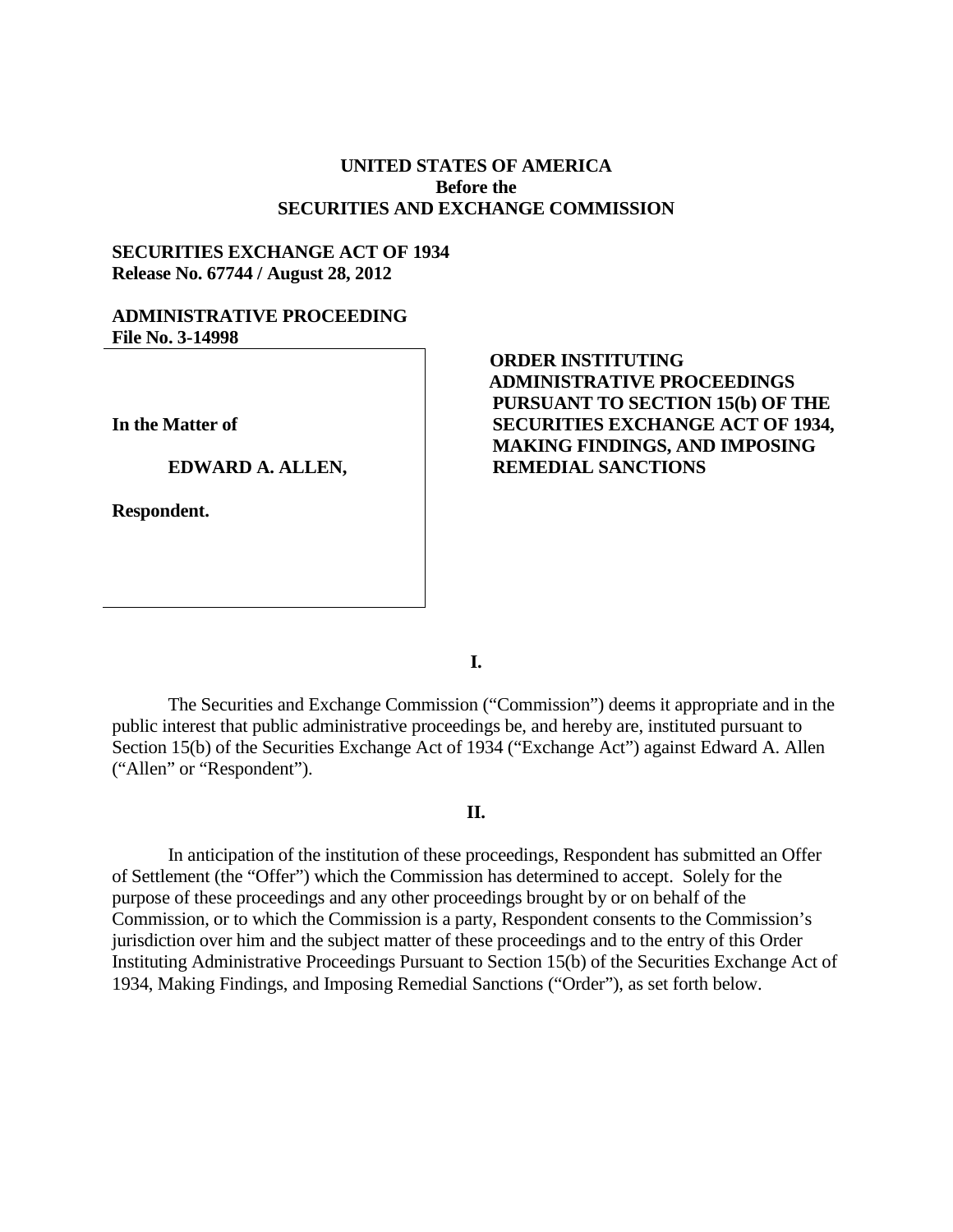On the basis of this Order and Respondent's Offer, the Commission finds that:

1. Since at least September 2005, Respondent has been the Chief Executive Officer of A&O Investments, LLC ("A&O"), a Florida limited liability company with its principal place of business in Lakeland, Florida. From December 2003 until he resigned in June 2007, Allen also was a registered representative associated with World Group Securities, Inc. ("WGS"), a broker-dealer registered with the Commission. Respondent is 35 years old, and is a resident of Auburndale, Florida.

2. On June 25, 2012, a judgment was entered against Allen, permanently enjoining him from future violations of Sections 5(a), 5(c), and 17(a) of the Securities Act of 1933 ("Securities Act"), and Section 10(b) of the Exchange Act and Rule 10b-5 thereunder, in the civil action entitled Securities and Exchange Commission v. Edward A. Allen, et al., Civil Action Number 1:10-cv-1143, in the United States District Court for the Northern District of Ohio.

3. The Commission's complaint alleged that, from at least September 2005 until December 2008, Allen and his business partner raised approximately \$14.8 million from at least 100 investors through the offer and sale of unregistered securities in the form of promissory notes issued by A&O and several other related entities. The complaint further alleged that Allen and his partner solicited WGS customers to become investors while they were working at WGS and after they had left the firm. According to the complaint, Allen knowingly made material misrepresentations and omitted to state material facts about the use of investor funds, the risks of the investments, and the safety of investor funds. Among other things, Allen told investors that he and his partner would use the investors' money to purchase, rehabilitate, and sell real estate. He promised to pay investors annual returns of 20 percent, represented that the returns were generated from the sale of A&O's real estate properties, and told investors that he and his partner were doing well in the real estate market and were making money. The complaint further alleged that, in reality, Allen and his partner operated a Ponzi scheme by using approximately \$4.4 million of investor funds to pay "interest" and, in some cases, principal to previous investors. They spent only \$5.1 million of the \$14.8 million raised to purchase and rehabilitate real estate, and used \$2.2 million to pay personal expenses for themselves and their family members. Finally, the complaint alleged that Allen and his partner misrepresented and omitted to state material facts regarding the collateral securing the notes. As much as approximately \$5.5 million worth of A&O promissory notes purportedly were secured by the same piece of property at 5124 Windover Lane in Lakeland, Florida. As alleged in the complaint, the property's value was grossly inadequate to secure the notes.

4. Allen also has pled guilty to criminal conduct relating to the matters alleged in the civil complaint. Specifically, in *United States v. Allen*, Crim. No. 4:11-cr-00255 (N.D. Ohio.), Defendant pled guilty to Conspiracy to Commit Wire and Mail Fraud [18 U.S.C. § 1349] and Conspiracy to Launder Money [18 U.S.C. § 1956(h)]. In connection with that plea, Defendant admitted the facts set out in his plea agreement.